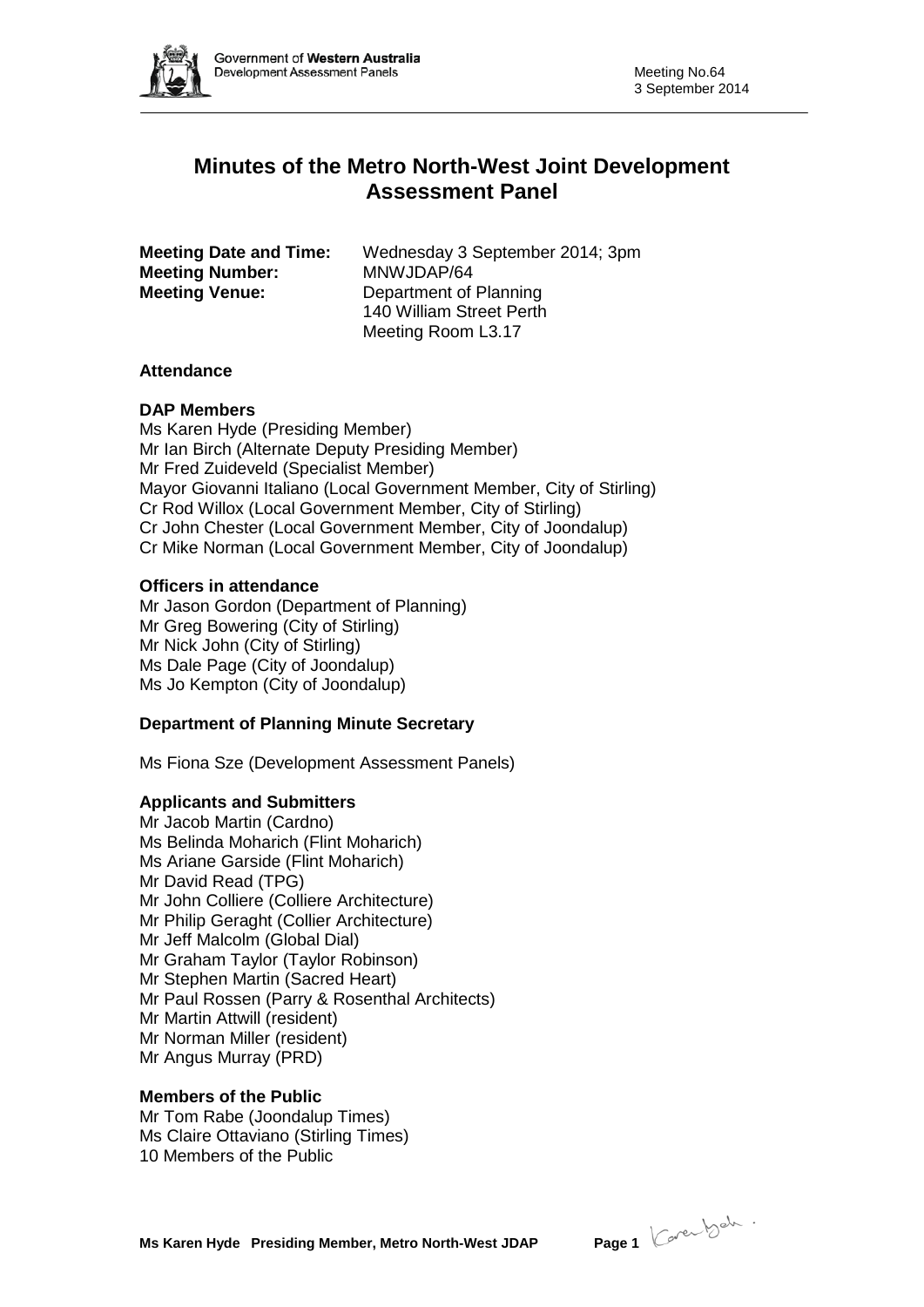

# **1. Declaration of Opening**

The Presiding Member, Ms Karen Hyde declared the meeting open at 3.05pm on 3 September 2014 and acknowledged the past and present traditional owners and custodians of the land on which the meeting was being held.

The Presiding Member announced the meeting would be run in accordance with the *Development* Assessment *Panel Standing Orders 2012* under the *Planning and Development (Development Assessment Panels) Regulations 2011*.

The Presiding Member advised that the meeting is being audio recorded in accordance with Section 5.16 of the Standing Orders 2012; No Recording of Meeting, which states: *'A person must not use any electronic, visual or audio recording device or instrument to record the proceedings of the DAP meeting unless the Presiding Member has given permission to do so.'* The Presiding Member granted permission for the minute taker to record proceedings for the purpose of the minutes only.

#### **2. Apologies**

Mr Paul Drechsler (Deputy Presiding Member)

#### **3. Members on Leave of absence**

Nil

#### **4. Noting of minutes**

Minutes of the Metro North-West JDAP meeting no. 62 and 63 held on the 14 August 2014 and 21 August 2014 were noted by DAP members.

#### **5. Disclosure of interests**

Panel member, Mr Fred Zuideveld, declared an impartiality interest in item 9.2. TPG is the applicant for Item 9.2, who is also a consultant working on projects that Mr Zuideveld's firm, Zuideveld Marchant Hur Pty Ltd (ZMH) are the architects. There is no pecuniary interest between Mr Zuideveld or ZMH and TPG as they are consultants employed by the same client. Mr Zuideveld is not connected to the project currently before the JDAP at Item 9.2.

In accordance with section 4.6.1 and 4.6.2 of the Standing Orders 2012, the Presiding Member determined that the member listed above, who had disclosed an impartiality interest, was permitted to participate in discussion and voting on the items.

Panel member, Cr Mike Norman, declared an impartiality interest in item 10.1. Cr Norman attended a local residents meeting regarding the application as part of his functions as a local government member.

In accordance with section 4.6.1 and 4.6.2 of the Standing Orders 2012, the Presiding Member determined that the member listed above, who had disclosed an impartiality interest, was permitted to participate in discussion and voting on the items.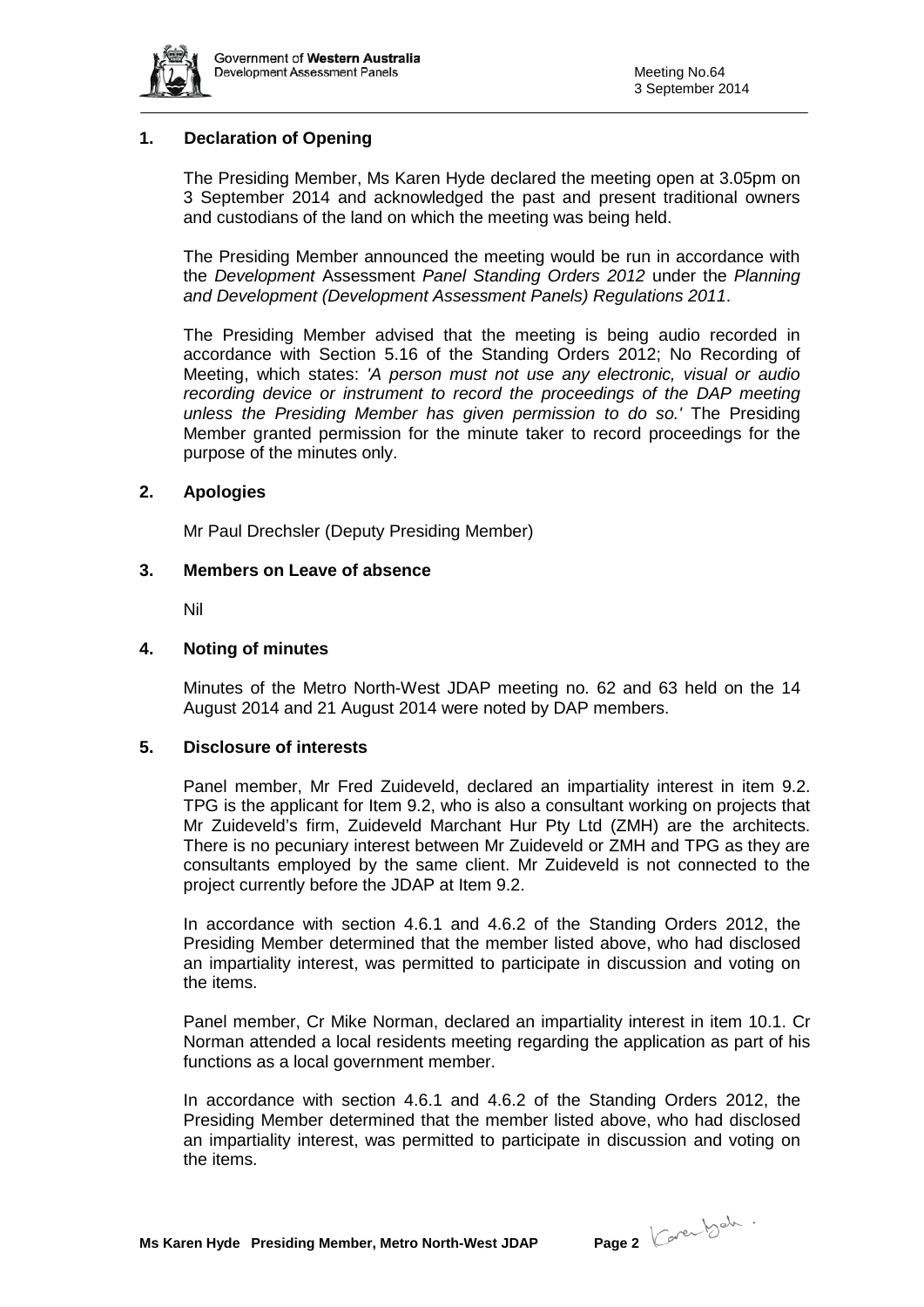

# **6. Declaration of Due Consideration**

All members declared that they had duly considered the documents.

# **7. Deputations and presentations**

- **7.1** Mr Jacob Martin (Cardno) presented for the application at Item 9.1.
- **7.2** Ms Belinda Moharich (Flint Moharich) presented for the application at Item 9.1.
- **7.3** Mr David Read (TPG) presented for the application at Item 9.2.

#### *The presentation at Item 7.3 was heard prior to the application at Item 9.2.*

- **7.4** Mr Martin Attwill (resident) presented against the application at Item 10.1.
- **7.5** Mr Norman Miller (resident) presented against the application at Item 10.1.
- **7.6** Mr Paul Rossen (Parry & Rosenthal Architects) presented for the application at Item 10.1.

# *The presentations at Item 7.4 – 7.6 were heard prior to the application at Item 10.1.*

#### **8. Form 1 - Responsible Authority Reports – DAP Application**

Nil

# **9. Form 2 – Responsible Authority Reports - Amending or cancelling DAP development approval**

| 9.1a | <b>Property Location:</b><br><b>Application Details:</b> | Lot 1 (No.57) Liege Street, Woodlands<br>Proposed amendments to previously approved<br>Mixed Use Development at the Innaloo Cinema<br>Centre site |
|------|----------------------------------------------------------|---------------------------------------------------------------------------------------------------------------------------------------------------|
|      | Applicant:<br>Owner:                                     | <b>MGA Town Planners</b><br>Challenger Listed Investments Ltd                                                                                     |
|      | Responsible authority:<br>DoP File No:                   | <b>Challenger Life Nominees Pty Ltd</b><br>City of Stirling<br>DP/11/02655                                                                        |

# **REPORT RECOMMENDATION / PRIMARY MOTION**

#### **Moved by: Ms Karen Hyde Seconded by: Cr Rod Willox**

That the Metropolitan North-West JDAP resolves to:

1. Accept that the DAP Application reference DP/11/02655 as detailed on the DAP Form 2 dated 25 June 2014 is appropriate for consideration in accordance with regulation 17 of the Planning and Development (Development Assessment Panels) Regulations 2011;

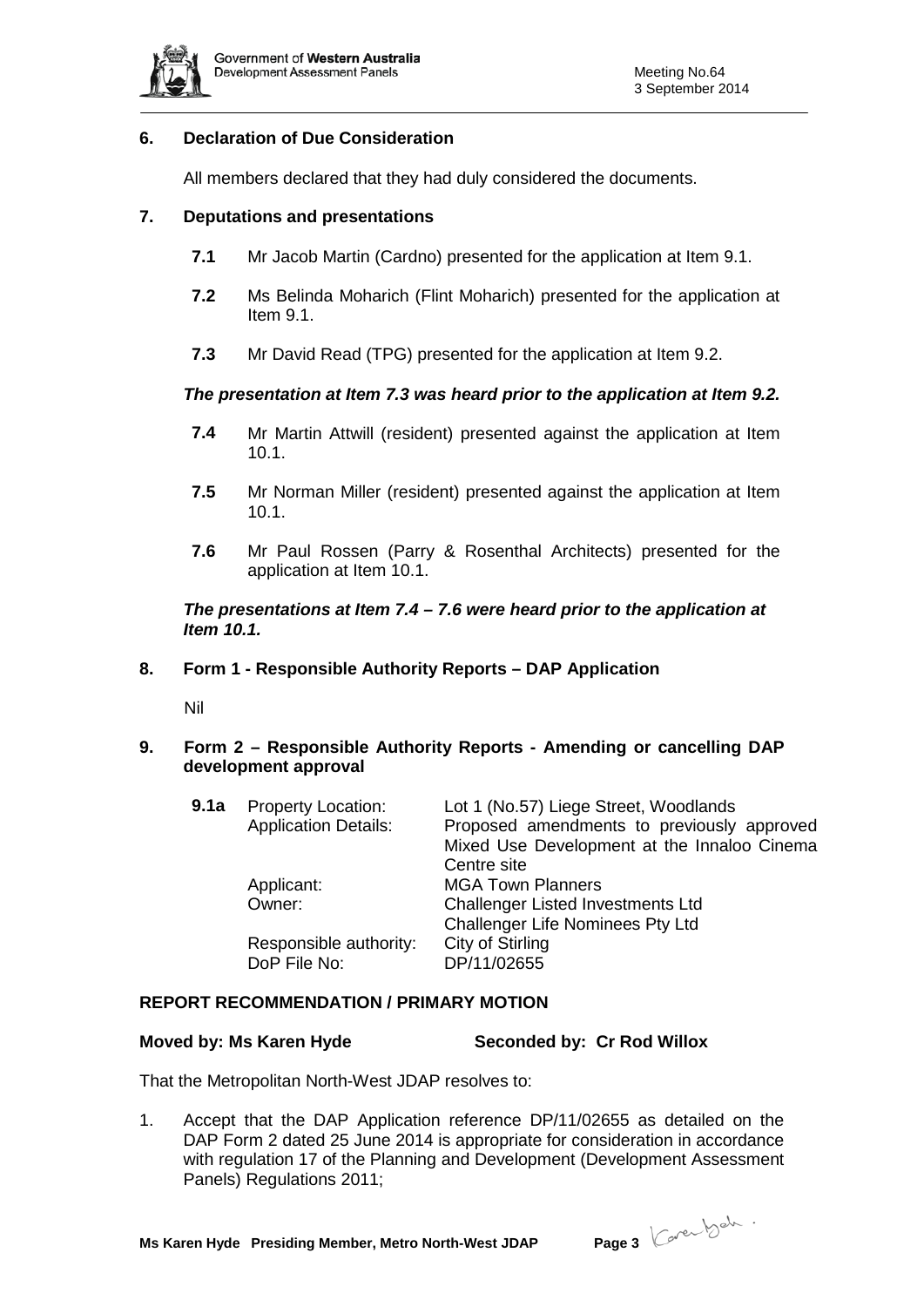

2. Approve the DAP Application reference DP/11/02655 as detailed on the DAP Form 2 dated 25 June 2014 and accompanying plans (Attachment 1), in accordance with the provisions of the City of Stirling Local Planning Scheme No 3, for the proposed minor amendment to the approved Mixed Use Development at Lot 1, House Number 57 Liege Street, Woodlands, subject to:

# **Additional Condition**

1. The applicant is required to modify both intersections into Lot 1, House Number 57 Liege Street, Innaloo to improve the efficiency of vehicle movements associated with the proposed development to the satisfaction of the City. Specifically:

The necessary modifications to the intersections referred above are to be supported by an updated traffic survey of turning movements and queuing lengths at both Liege Street accesses during peak periods.

Based on this survey, a traffic modelling exercise, calibrated with the actual traffic information from the survey, to determine the baseline (do-nothing) performance of Liege Street accesses for the design post-development year.

Based on this survey and modelling, the applicant is to implement measures, approved by the City, for the improvement of the functionality of the two Liege Street intersections.

2. The applicant is to address to the satisfaction of the City prior to the commencement of development that the sweep paths for vehicles entering the proposed development function appropriately, and that is does not encroach outside the allocated road space.

#### **Advice Notes**

1. All other conditions and requirements detailed on the previous approval dated 5 August 2013 shall remain unless altered by this application.

#### **AMENDING MOTION**

# **Moved by: Mr Ian Birch Seconded by: Mr Fred Zuideveld**

That Additional Condition 1 be deleted and remaining conditions be renumbered accordingly.

**REASON:** Additional Condition 1 was considered to be of doubtful validity as vehicle access matters have been determined for the original application, through the SAT appeal process, and the proposed amendments to the approved development were not considered to create a material change to traffic flow.

#### **The Amending Motion was put and CARRIED (3/2).**

For: Mr Ian Birch, Mr Fred Zuideveld, Ms Karen Hyde Against: Mayor Giovanni Italiano, Cr Rod Willox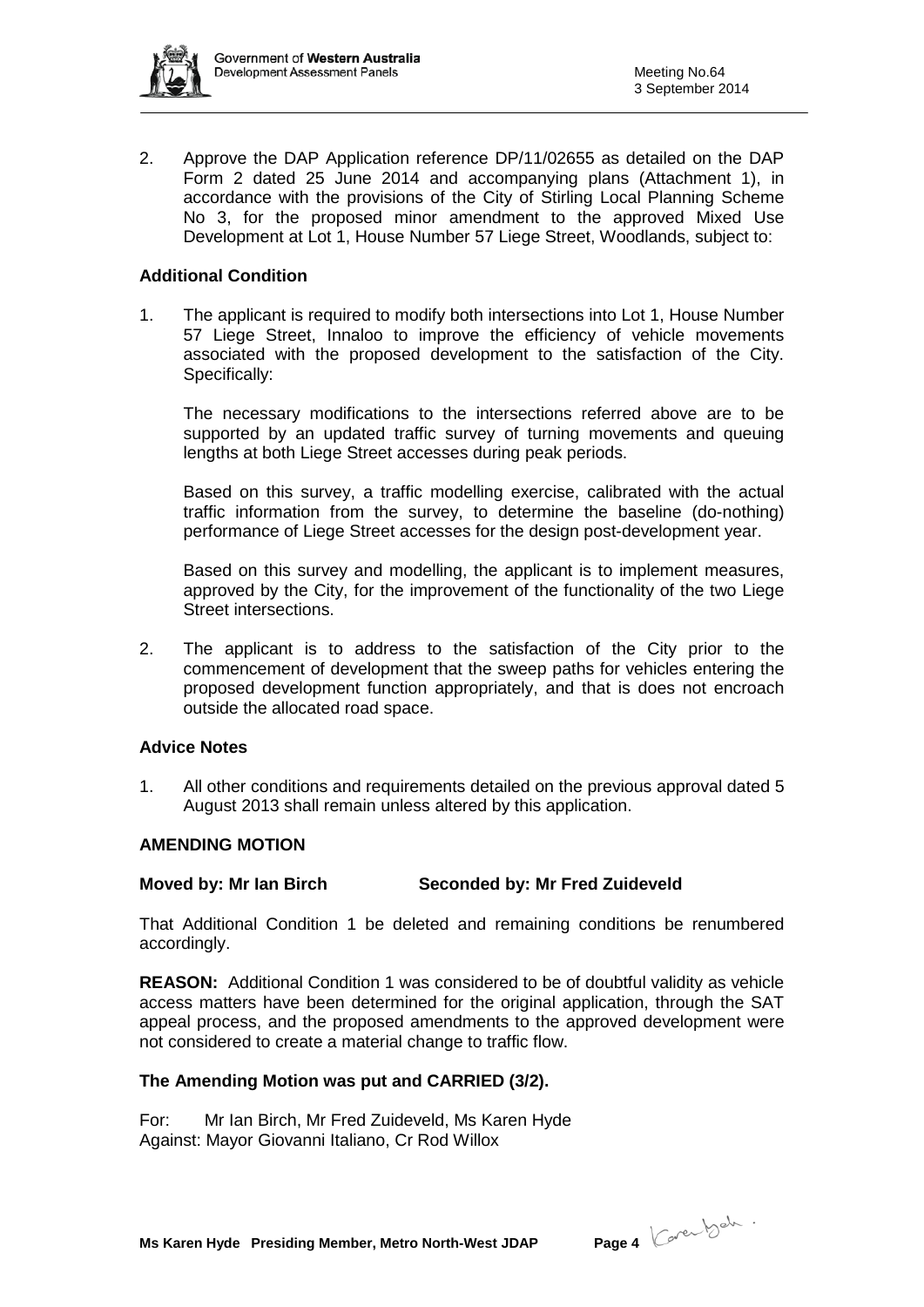

# **PRIMARY MOTION (AS AMENDED)**

That the Metropolitan North-West JDAP resolves to:

- 1. Accept that the DAP Application reference DP/11/02655 as detailed on the DAP Form 2 dated 25 June 2014 is appropriate for consideration in accordance with regulation 17 of the Planning and Development (Development Assessment Panels) Regulations 2011;
- 2. Approve the DAP Application reference DP/11/02655 as detailed on the DAP Form 2 dated 25 June 2014 and accompanying plans (Attachment 1), in accordance with the provisions of the City of Stirling Local Planning Scheme No 3, for the proposed minor amendment to the approved Mixed Use Development at Lot 1, House Number 57 Liege Street, Woodlands, subject to:

# **Additional Condition**

1. The applicant is to address to the satisfaction of the City prior to the commencement of development that the sweep paths for vehicles entering the proposed development function appropriately, and that is does not encroach outside the allocated road space.

# **Advice Notes**

1. All other conditions and requirements detailed on the previous approval dated 5 August 2013 shall remain unless altered by this application.

#### **The Primary Motion (as amended) was put and CARRIED (3/2).**

For: Mr Ian Birch, Mr Fred Zuideveld, Ms Karen Hyde Against: Mayor Giovanni Italiano, Cr Rod Willox

| 9.1b | <b>Property Location:</b><br><b>Application Details:</b> | Lot 1 (No.57) Liege Street, Woodlands<br>Proposed amendments to previously approved<br>Mixed Use Development at the Innaloo Cinema<br>Centre site |
|------|----------------------------------------------------------|---------------------------------------------------------------------------------------------------------------------------------------------------|
|      | Applicant:                                               | <b>MGA Town Planners</b>                                                                                                                          |
|      | Owner:                                                   | <b>Challenger Listed Investments Ltd</b><br><b>Challenger Life Nominees Pty Ltd</b>                                                               |
|      | Responsible authority:<br>DoP File No:                   | <b>Western Australian Planning Commission</b><br>DP/11/02655                                                                                      |

### **REPORT RECOMMENDATION / PRIMARY MOTION**

#### **Moved by: Ms Karen Hyde Seconded by:** Cr Rod Willox

That the Metro North-West JDAP resolves to:

1. Accept that the DAP Application reference DP/11/02655 as detailed on the DAP Form 2 dated 25 June 2014 is appropriate for consideration in accordance with regulation 17 of the *Planning and Development (Development Assessment Panels) Regulations 2011*;

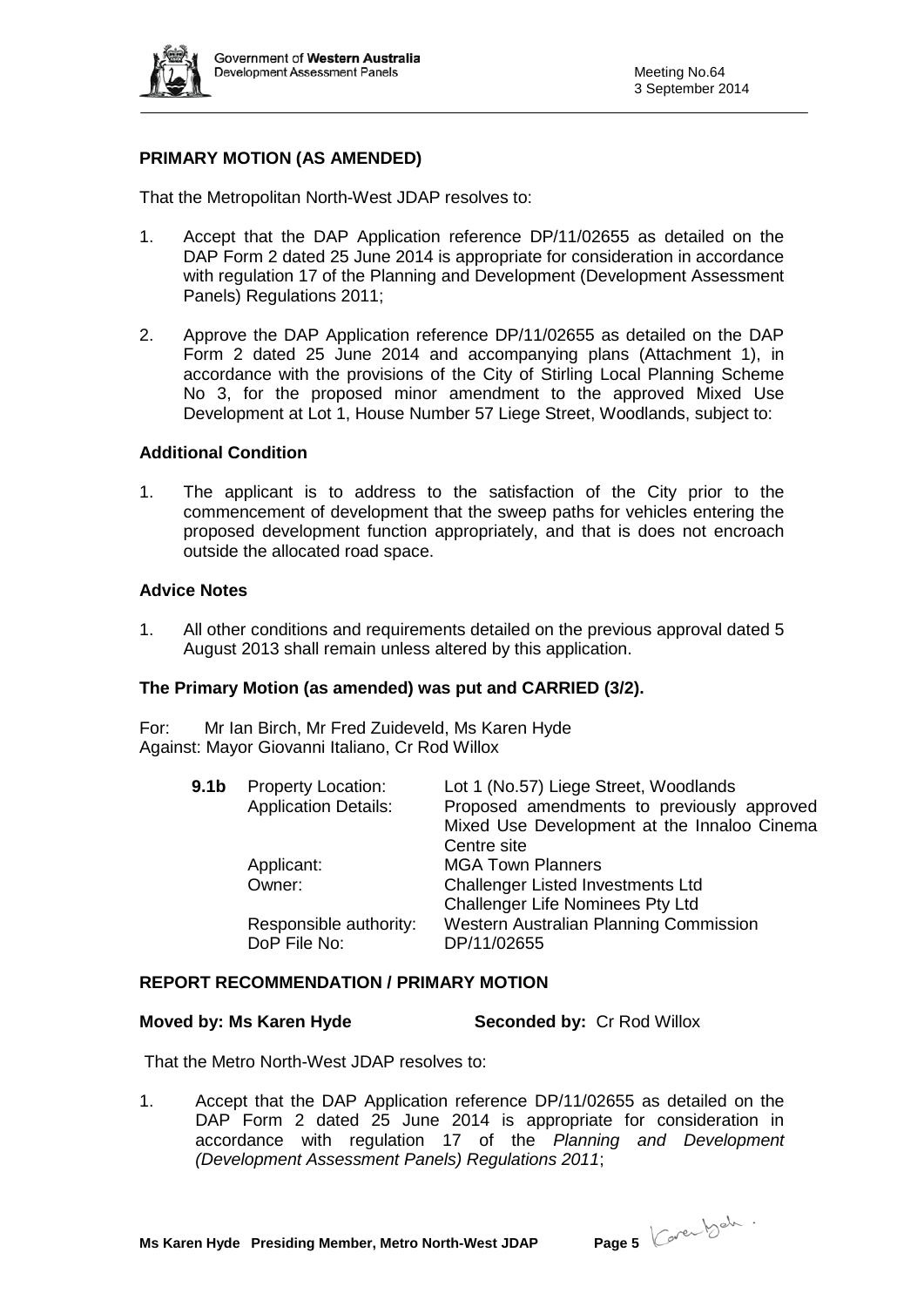

2. Approve the DAP Application reference DP/11/02655 as detailed on the DAP Form 2 dated 25 June 2014 and accompanying plans 01.1 - Site Plan, 02.1 - Ground Floor Plan (East), 02.2 - Ground Floor Plan (West), 02.3 - Elevations, 02.4 - Elevations, 02.5 - Elevations and SK.12 (Rev D) - Land Use Plan, date stamped 15 July 2014 by the Department of Planning on behalf of the Western Australian Planning Commission in accordance with the provisions of the Metropolitan Region Scheme, for the proposed minor amendment to the approved Mixed Use Development at 57 (Lot 1) Liege Street, Woodlands.

# **Advice Notes**

1. All other conditions and requirements detailed on the previous approval dated 7 March 2012 shall remain unless altered by this application.

# **The Report Recommendation/Primary Motion was put and CARRIED UNANIMOUSLY.**

**9.2** Property Location: Lot 7, House Number 272, West Coast Highway, **Scarborough** Application Details: Multiple dwelling development consisting of 28 units and associated car parking Applicant: TPG Town Planning, Urban Design and Heritage Owner: 272 West Coast Pty Ltd<br>Responsible authority: City of Stirling Responsible authority: DoP File No: DP/13/00453

# **REPORT RECOMMENDATION / PRIMARY MOTION**

#### **Moved by: Mr Fred Zuideveld Seconded by: Cr Rod Willox**

That the Metropolitan North-West JDAP resolves to:

- 1. Accept that the DAP Application reference DP/13/00453 as detailed on the DAP Form 2 dated 9 June 2014 is appropriate for consideration in accordance with regulation 17 of the Planning and Development (Development Assessment Panels) Regulations 2011;
- 2. Approve the DAP Application reference DP/13/00453 as detailed on the DAP Form 2 date 9 June 2014 and accompanying plans (Attachment 2) in accordance with the provisions of Clause 10.3.1 of Local Planning Scheme No. 3, for the proposed minor amendment to the approved Multiple Dwelling Development consisting of 28 multiple dwellings at Lot 7, House Number 272, West Coast Highway, Scarborough, subject to:

#### **Amended Conditions**

1. The proposed fire booster and transformer compound are to be relocated to the satisfaction of the City of Stirling. Alternatively, if no alternative locations are possible, the applicant is to submit written evidence of this from the respective external agencies (Western Power and FESA) prior to the commencement of development.

#### **Advice Notes**

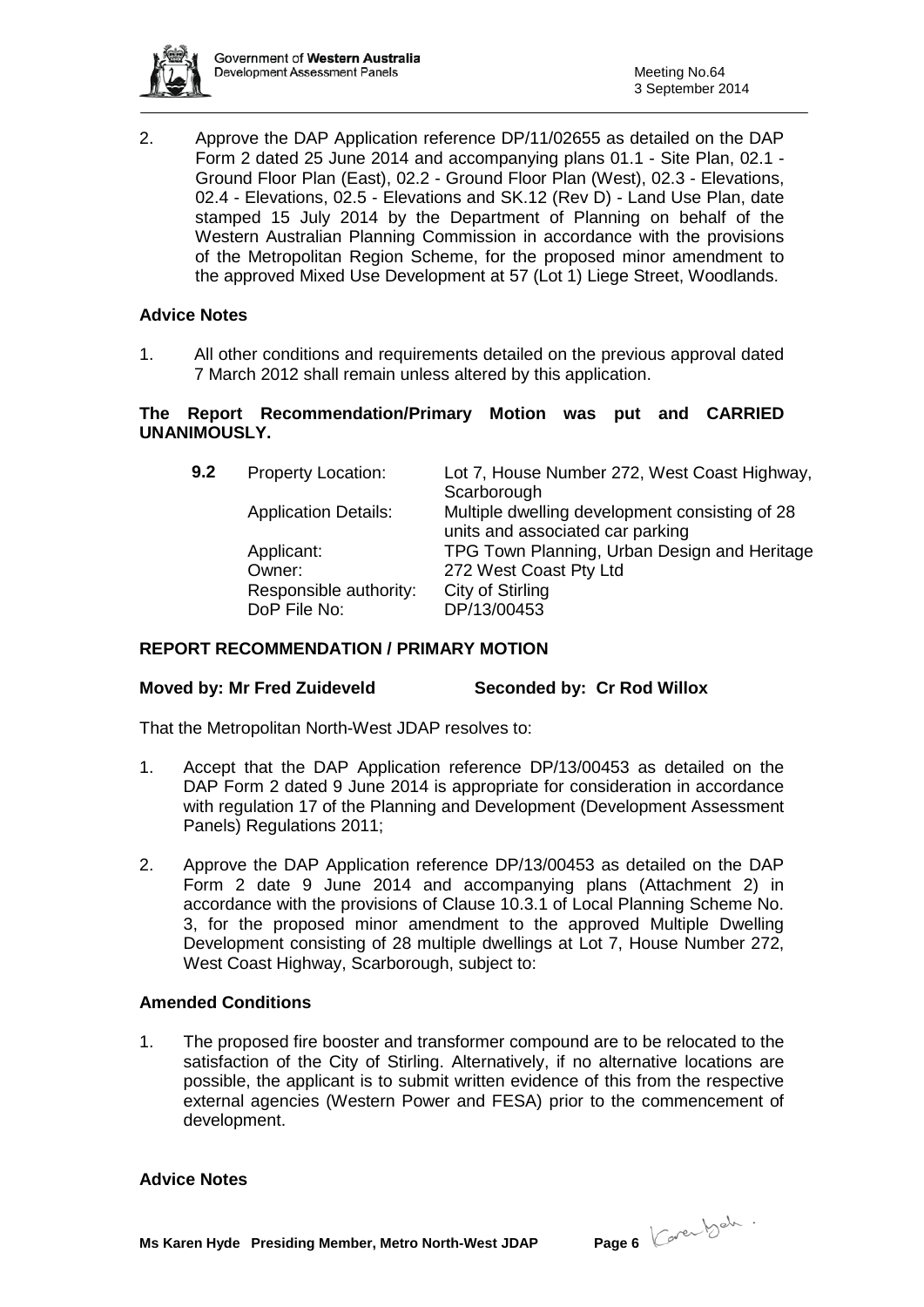

i All other conditions and requirements detailed on the previous approval dated 11 September 2013 shall remain unless altered by this application.

# **AMENDING MOTION**

# **Moved by: Mr Fred Zuideveld Seconded by: Mr Ian Birch**

That Amended Condition 1 be revised to read as follows:

*'1. The proposed transformer site being landscaped to the satisfaction of the City of Stirling prior to practical completion of the building and being maintained in good condition thereafter.'*

**REASON:** As the proposed transformer location is situated within the landscaping on the site and comprises of a screening buffer at the boundary, the JDAP did not consider that it would present a major visual impact.

# **The Amending Motion was put and CARRIED (4/1).**

For: Mr Fred Zuideveld, Mr Ian Birch, Ms Karen Hyde, Cr Rod Willox Against: Mayor Giovanni Italiano

# **PRIMARY MOTION (AS AMENDED)**

That the Metropolitan North-West JDAP resolves to:

- 1. Accept that the DAP Application reference DP/13/00453 as detailed on the DAP Form 2 dated 9 June 2014 is appropriate for consideration in accordance with regulation 17 of the Planning and Development (Development Assessment Panels) Regulations 2011;
- 2. Approve the DAP Application reference DP/13/00453 as detailed on the DAP Form 2 date 9 June 2014 and accompanying plans (Attachment 2) in accordance with the provisions of Clause 10.3.1 of Local Planning Scheme No. 3, for the proposed minor amendment to the approved Multiple Dwelling Development consisting of 28 multiple dwellings at Lot 7, House Number 272, West Coast Highway, Scarborough, subject to:

#### **Amended Conditions**

1. The proposed transformer site being landscaped to the satisfaction of the City of Stirling prior to practical completion of the building and being maintained in good condition thereafter.

### **Advice Notes**

i All other conditions and requirements detailed on the previous approval dated 11 September 2013 shall remain unless altered by this application.

#### **The Primary Motion (as amended) was put and CARRIED (4/1).**

For: Mr Fred Zuideveld, Mr Ian Birch, Ms Karen Hyde, Cr Rod Willox Against: Mayor Giovanni Italiano

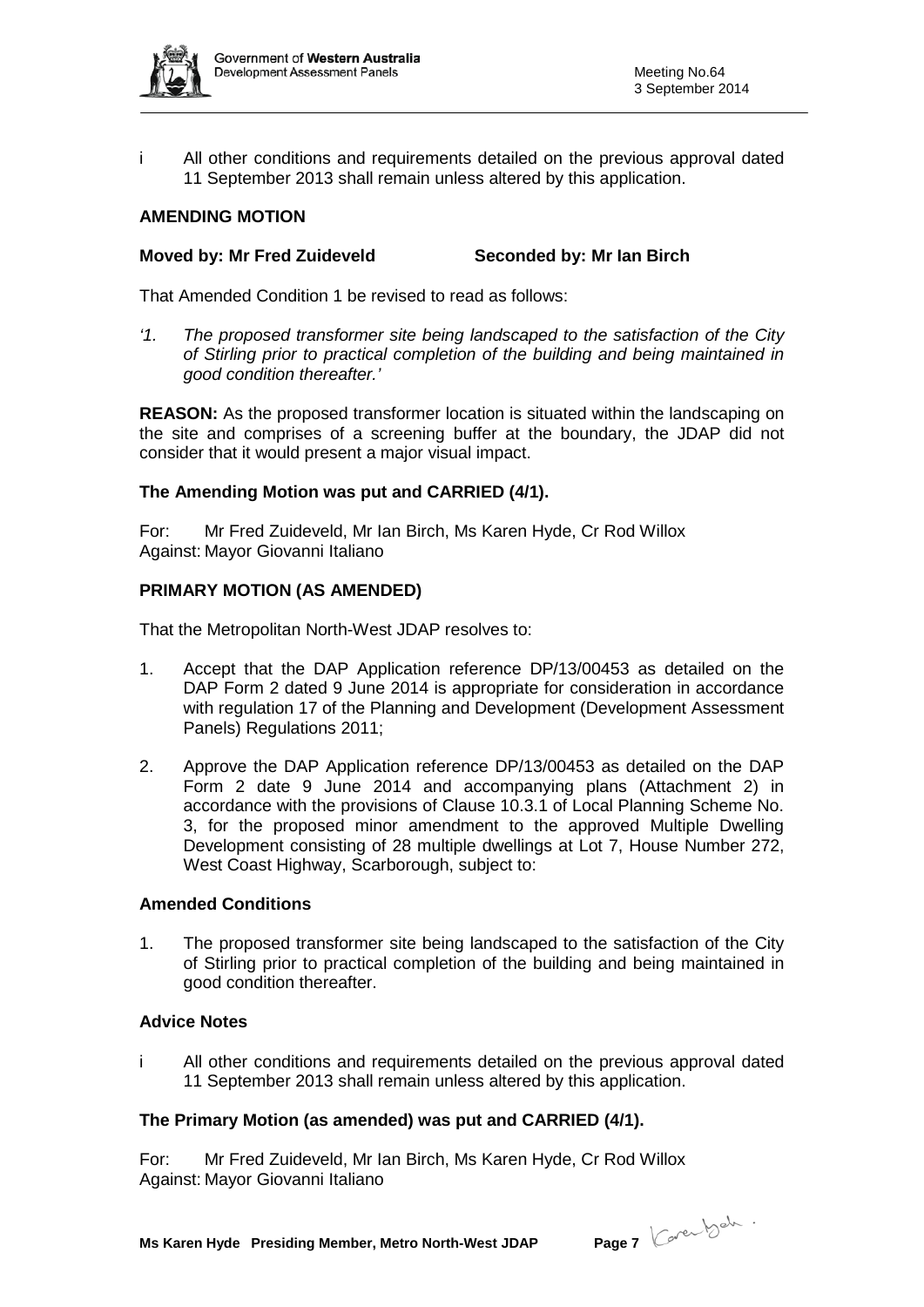

*City of Stirling Councillors, Mayor Giovanni Italiano and Cr Rod Willox rotated on the panel at 4pm with City of Joondalup Councillors, Cr Mike Norman and Cr John Chester.*

# **10. Appeals to the State Administrative Tribunal**

| <b>10.1</b> Property Location: | Lot 803 (15) Hocking Parade, Sorrento |
|--------------------------------|---------------------------------------|
|                                | (Sacred Heart College)                |
| <b>Application Details:</b>    | EDUCATIONAL ESTABLISHMENT             |
|                                | (GYMNASIUM ADDITION)                  |
| Applicant:                     | <b>MGA Town Planners</b>              |
| Owner:                         | Roman Catholic Archbishop of Perth    |
| Responsible authority:         | City of Joondalup                     |
| DoP File No:                   | DP/13/00954                           |
|                                |                                       |

# **REPORT RECOMMENDATION / PRIMARY MOTION**

# **Moved by: Cr John Chester Seconded by: Cr Mike Norman**

That the Metro North West Joint Development Assessment Panel, pursuant to section 31 of the *State Administrative Tribunal Act 2004* in respect of SAT application DR 199 of 2014, resolves to:

**Reconsider** its decision dated 5 June 2014 and **refuse** DAP application reference DP13/00954 and amended plans as set out in attachment 6 in accordance with Clause 6.9 of the City of Joondalup District Planning Scheme No.2, for the following reasons:

Reasons:

- **1. The proposed development does not meet the objective of the City's policy** *Height of buildings within the coastal area (non-residential zones)*  **as it does not enhance the amenity and streetscape character of the surrounding area by virtue of its height and bulk given its location.**
- **2. The proposed development does not meet the objective of the City's policy** *Height of buildings within the coastal area (non-residential zones)*  **as it will result in a detrimental impact on the amenity of the locality, particularly on residential properties to the north of the site and from Bahama Close as a result of excessive height and building bulk, and a significant loss of the overall visual permeability of the foreshore and ocean from these areas.**

#### **The Report Recommendation/Primary Motion was put and LOST (2/3).**

For: Cr Mike Norman, Cr John Chester Against: Mr Ian Birch, Mr Fred Zuideveld, Ms Karen Hyde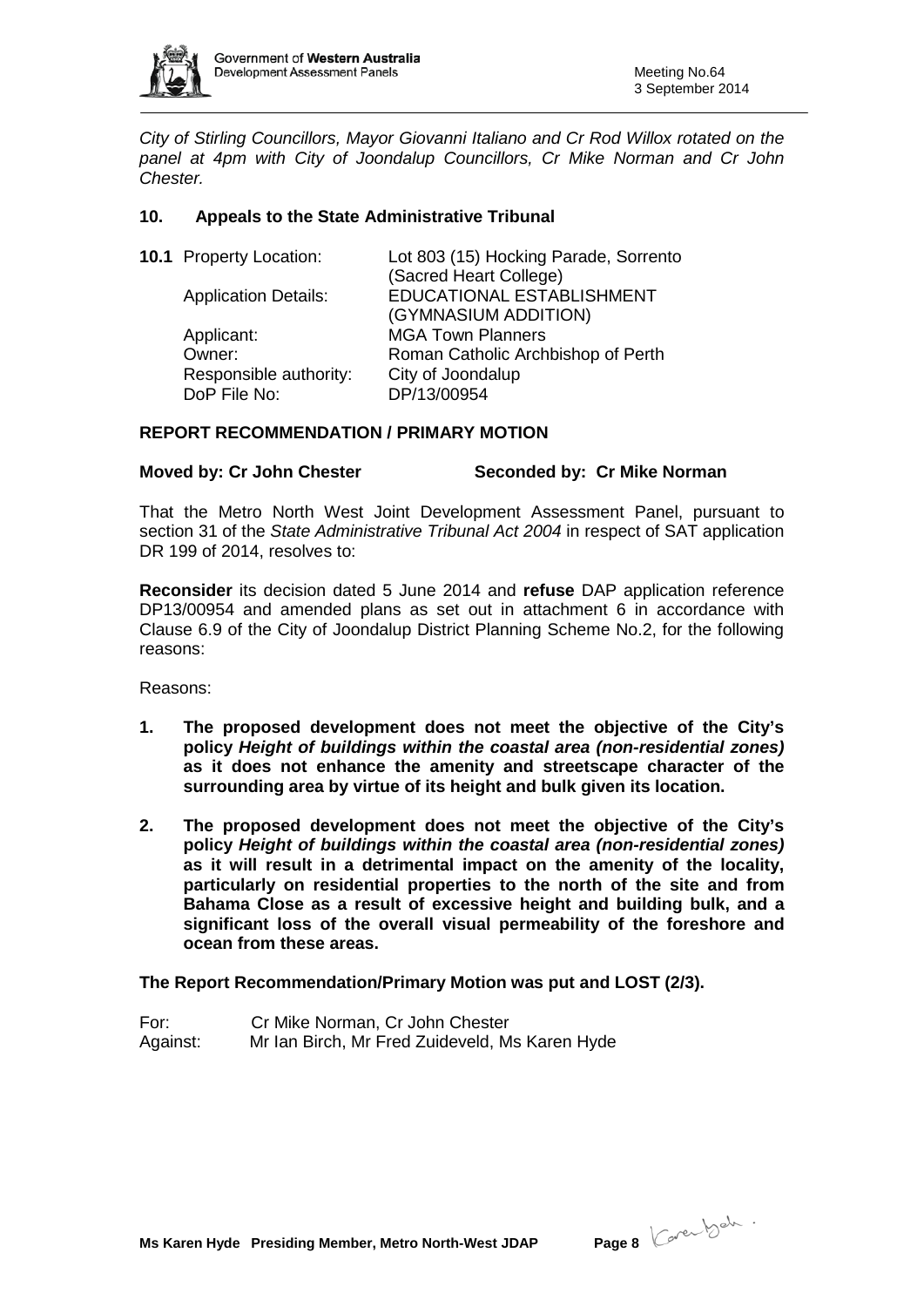

# **ALTERNATE RECOMMENDATION /PRIMARY MOTION**

#### **Moved by: Mr Ian Birch Seconded by: Mr Fred Zuideveld**

That the Metro North West Joint Development Assessment Panel, pursuant to section 31 of the State Administrative Tribunal Act 2004 in respect of SAT application DR 199 of 2014, resolves to:

**Reconsider** its decision dated 5 June 2014 and **approve** DAP application reference DP13/00954 and amended plans as set out in attachment 6 in accordance with Clause 6.9 of the City of Joondalup District Planning Scheme No.2, subject to the following conditions:

- **1. This decision constitutes planning approval only and is valid for a period of two (2) years from the date of approval. If the subject development is not substantially commenced within the two (2) year period, the approval shall lapse and be of no further effect.**
- **2. A traffic management plan shall be prepared to the satisfaction of the City. The approved traffic management plan shall detail how parking and traffic shall be managed for any events to be run from the proposed facility and shall be implemented as set out in the approved document.**
- **3. An on-site stormwater drainage system, with the capacity to contain a 1:100 year storm of 24-hour duration, is to be provided prior to the development first being occupied, and thereafter maintained to the satisfaction of the City. Plans showing the proposed stormwater drainage system are to be submitted to the City for approval, prior to the commencement of construction.**
- **4. The development shall only be used for college, or school community purposes. It shall not be used for any other purposes, including commercial purposes without the prior planning approval of the City.**
- **5. Detailed landscaping plans shall be submitted to the City for approval prior to the commencement of construction. These landscaping plans are to indicate the proposed landscaping treatment(s) of the subject site and the adjoining road verge(s), and shall:**
	- **Be drawn at an appropriate scale of either 1:100, 1:200 or 1:500;**
	- **Provide all details relating to paving, treatment of verges and tree planting in the car park;**
	- **Show spot levels and/or contours of the site;**
	- **Indicate any natural vegetation to be retained and the proposed manner in which this will be managed;**
	- **Be based on water sensitive urban design principles to the satisfaction of the City;**
	- **Be based on Designing out Crime principles to the satisfaction of the City; and**
	- **Show all irrigation design details.**
- **6. Landscaping and reticulation shall be established in accordance with the approved landscaping plans, Australian Standards and best trade**

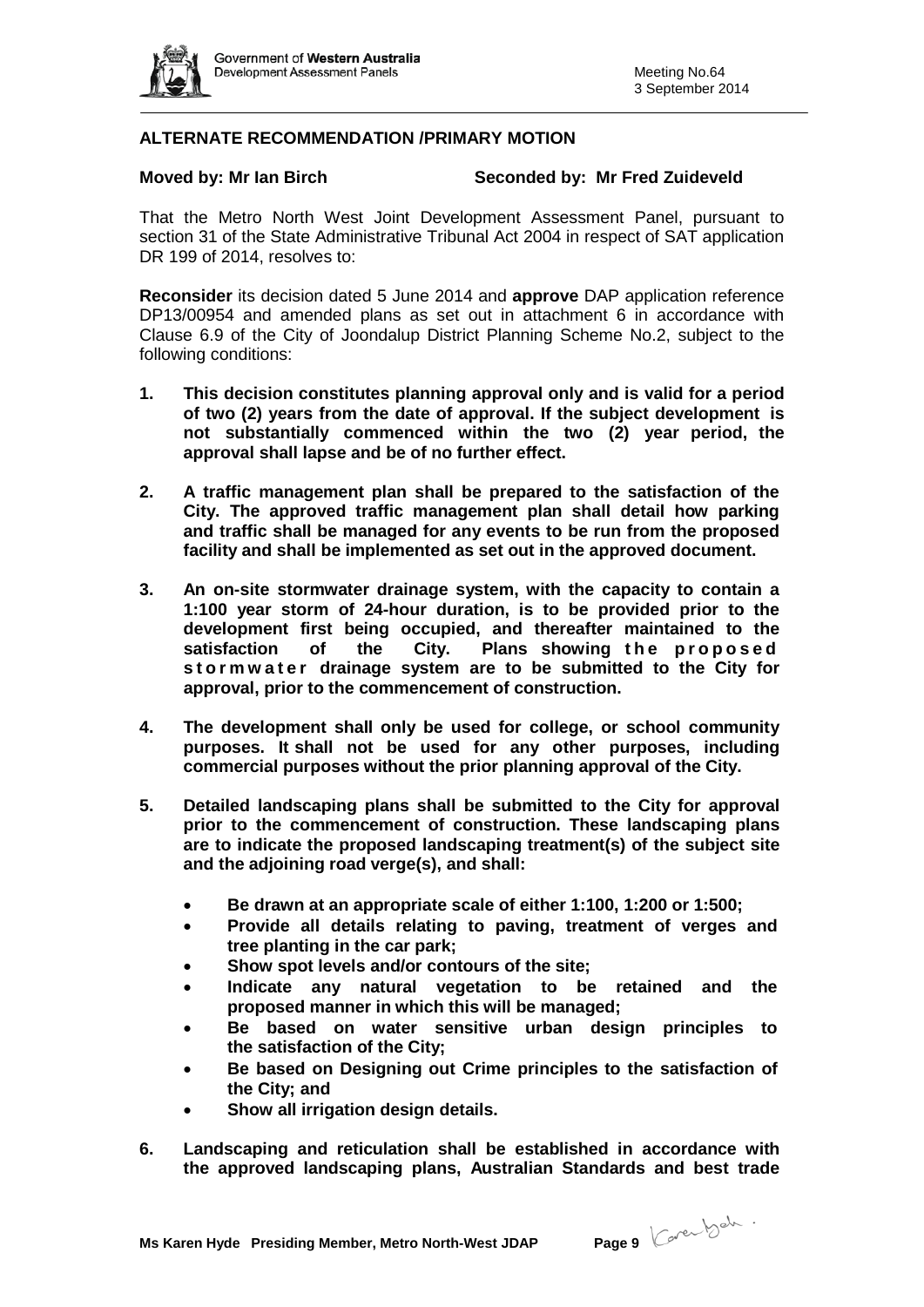

**practice prior to the development first being occupied and thereafter maintained to the satisfaction of the City.**

- **7. A Construction Management Plan being submitted and approved prior to the commencement of development. The management plan shall detail how it is proposed to manage:**
	- **all forward works for the site;**
	- **the delivery of materials and equipment to the site;**
	- **the storage of materials and equipment on the site;**
	- **the parking arrangements for the contractors and subcontractors;**
	- **the management of sand and dust during the construction process;**
	- **other matters likely to impact on the surrounding properties.**
- **8. A refuse management plan indicating the method of rubbish collection is to be submitted prior to the commencement of development, and approved by the City prior to the development first being occupied.**
- **9. A full schedule of colours and materials for all exterior parts to the building is to be submitted and approved by the City prior to the commencement of development. Development shall be in accordance with the approved schedule and all external materials and finishes shall be maintained to a high standard to the satisfaction of the City.**
- **10. The external surface of the gymnasium, including roofing, shall be finished in materials and colours that have low reflective characteristics, to the satisfaction of the City. The external surfaces shall be treated to the satisfaction of the City if it is determined by the City that glare from the completed development has a significant adverse effect on the amenity of adjoining or nearby neighbours.**
- **11. Any proposed external building plant, including air conditioning units, piping, ducting and water tanks, being located so as to minimise any visual and noise impact on surrounding landowners, and screened from view from the street, and where practicable from adjoining buildings, with details of the location of such plant being submitted for approval by the City prior to the commencement of construction.**

#### **Advice Notes**

- **1. Further to condition 1, where an approval has so lapsed, no development shall be carried out without the further approval under District Planning Scheme No. 2 having first being sought and obtained.**
- **2. The development has been defined as a public building and shall comply with the provisions of the** *Health Act 1911* **relating to public building, and the** *Public Building Regulations 1992***.**
- **3. All construction works shall comply with the requirements of the**  *Environmental Protection Act 1986 and the Environmental Protection (Noise) regulations 1997.*
- **4. All pipework shall be installed in accordance with the** *Water Services Regulations 2013.*